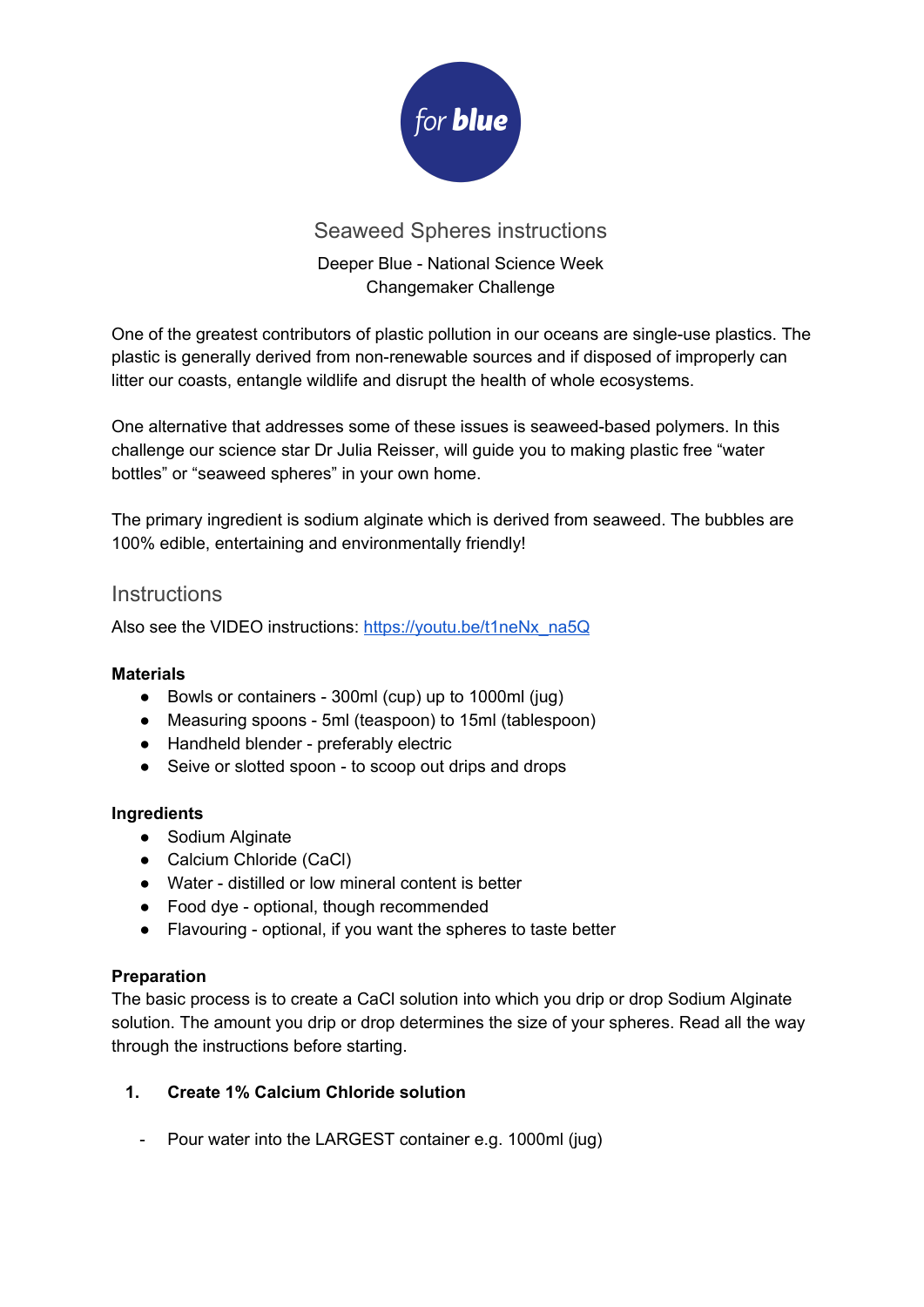

- Use a spoon to 10g / 10ml CaCl into 1000 ml of water. If you have a smaller amount or container, keep the ratio ~ 1% i.e. 1g / ml CaCl per 100ml water
- Use the blender to mix thoroughly may take  $\sim$  1 minute

#### **2. Create the Sodium Alginate solution**

- Pour water into the SMALLER container e.g. 300ml (cup)
- Add food dye and / or flavouring. 3-5 drops of colouring is plenty.
- Use a spoon to measure 3g / 3ml into the 300ml of water. If you have a smaller amount or container, keep the ratio  $\sim$  1% i.e. 1g / ml per 100ml
- Use the blender to mix thoroughly may take  $\sim$  1-2 minutes
- The Sodium Alginate solution should both be bubbly and start to get sticky. Once blended let the bubbles settle

#### **3. Add Alginate to CaCl solution. Choose your size**

- **Option 1** Drips. You can use a spoon, pipette or straw to drip the alginate into the CaCl. It will quite instantly form into small spheres.
- **Option 2** Drops. Use spoons or a scoop to gently drop a large blob or drop. It will take longer to form and set in than the small spheres, so let it soak for 1-2 minutes.
- Option 3 As you wish! Try bigger scoopes

#### **4. Eat!**

- You can eat these perfectly safely. If you don't have flavouring they may taste a little 'salty'!

More:

#### **Gastronomy**

You can use the same process and substitute CaCl with Calcium Lactate to make 'caviar' and other 'molecular gastronomy' delights.

#### **Chemistry**

Sodium alginate is the sodium salt of alginic acid, a polysaccharide used by brown algae to support its cell walls, similar to the way plants use cellulose. It is extracted from seaweed and used widely in food and medicine. Each repeating sugar monomer in the structure carries a carboxylate anion with a balancing sodium cation.

Once dipped into the calcium chloride solution, calcium ions begin to displace sodium ions from the alginate and exert a greater electrostatic attraction on the carboxylate anions on